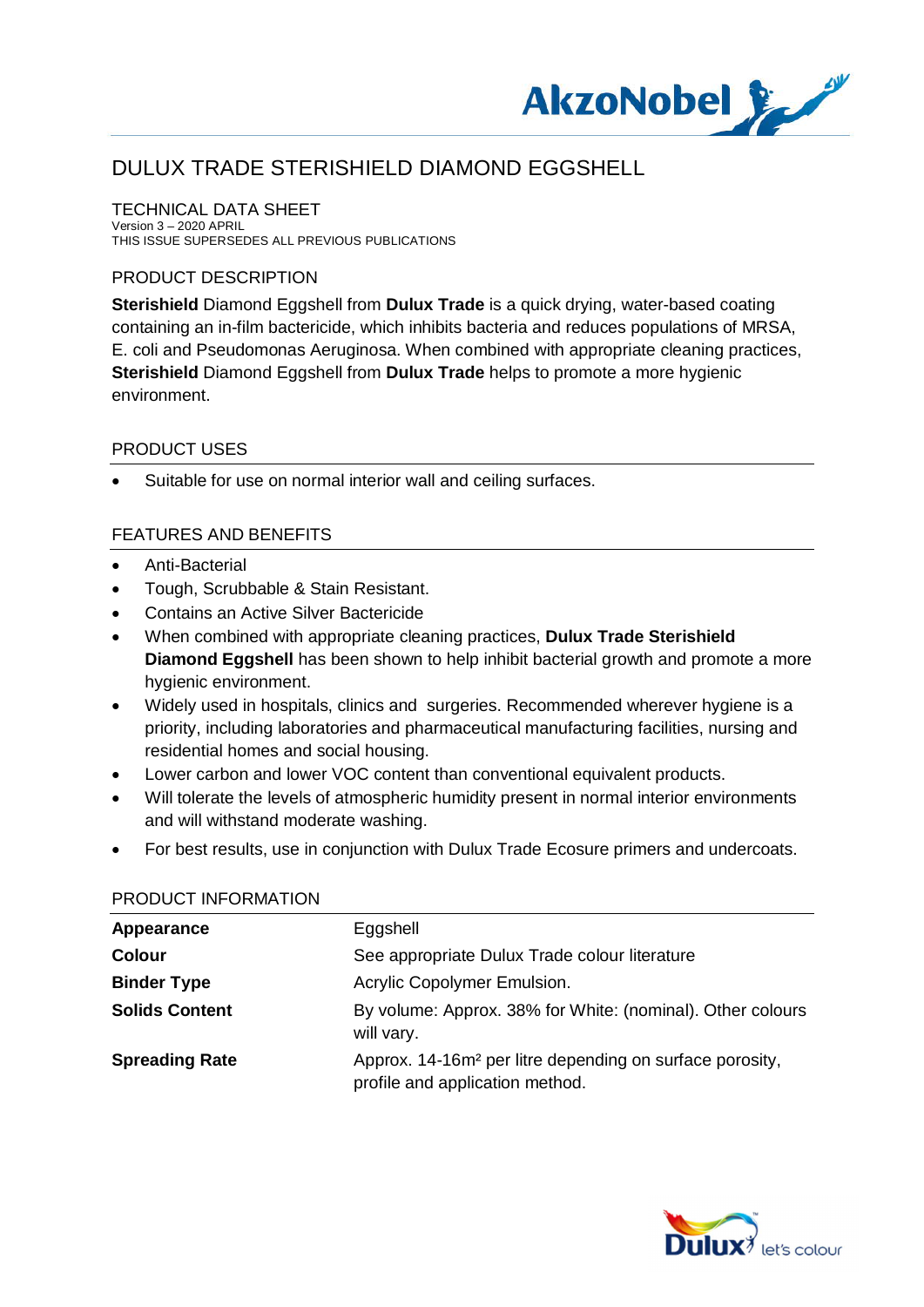

#### PRODUCT INFORMATION

| <b>VOC levels</b>                             | EU limit value for this product (cat.: A/a): 30g/l (2010).<br>Ready mixed: This product contains max. 20g/l VOC. VOC<br>content: Low (0.30-7.99%).<br>Tinted colour: This product contains max. 25g/l VOC. VOC<br>content: Low (0.30-7.99%). |
|-----------------------------------------------|----------------------------------------------------------------------------------------------------------------------------------------------------------------------------------------------------------------------------------------------|
| Recommended DFT per coat Min. 25um. Max.30um  |                                                                                                                                                                                                                                              |
| Recommended WFT per coat Min. 65µm. Max. 80µm |                                                                                                                                                                                                                                              |
| <b>Flash Point</b>                            | Non-flammable                                                                                                                                                                                                                                |
| <b>Film Properties</b>                        | Chemical Resistance: Not suitable.<br>Heat Resistance: Not suitable.<br>Water Resistance: Will tolerate the levels of atmospheric<br>humidity present in normal interior environments and will<br>withstand moderate washing.                |

#### APPLICATION INFORMATION

| Mixing                                | Stir until homogeneous with a flat paddle.                                                                                                                                                                                                                                                                                                                                                                       |
|---------------------------------------|------------------------------------------------------------------------------------------------------------------------------------------------------------------------------------------------------------------------------------------------------------------------------------------------------------------------------------------------------------------------------------------------------------------|
| <b>Application Surface conditions</b> | Surface Temperature between 8 - 35°C. Relative Humidity<br>between 10 - 85 % OR 2°C above dew point minimum. As<br>with other water-based paints, do not use when the<br>temperature is below 8°C (as recommended by British<br>Standard BS6150).                                                                                                                                                                |
| Application methods                   | Brush & roller.<br>Conventional Spray: Satisfactory through most equipment.<br>Airless Spray: A typical set up for airless spray application<br>would be a minimum working pressure on paint of 133 bars<br>(2000 lb/sq in) with a spray tip size of 0.38mm (15 thou) and<br>a spray tip angle of 65°.                                                                                                           |
| <b>Thinner</b>                        | Thinning is not usually necessary unless:<br>Sealing new or bare surfaces (non-gypsum plaster): Add up<br>to 1-part clean water to 10 parts paint.<br>Normal use (not to be exceeded): Add up to 1-part clean<br>water to 10 parts paint.<br>Conventional spray application: Add up to 1-part clean water<br>to 2.5 parts paint.<br>Airless spray application: Add up to 1-part clean water to 5<br>parts paint. |
| <b>Recoating Time</b>                 | 2 - 4 hours at 23°C (drying times will be extended during<br>cold, wet or humid conditions).                                                                                                                                                                                                                                                                                                                     |
| Cleaning of equipment                 | After use, remove as much product as possible, and then<br>clean immediately with water.                                                                                                                                                                                                                                                                                                                         |

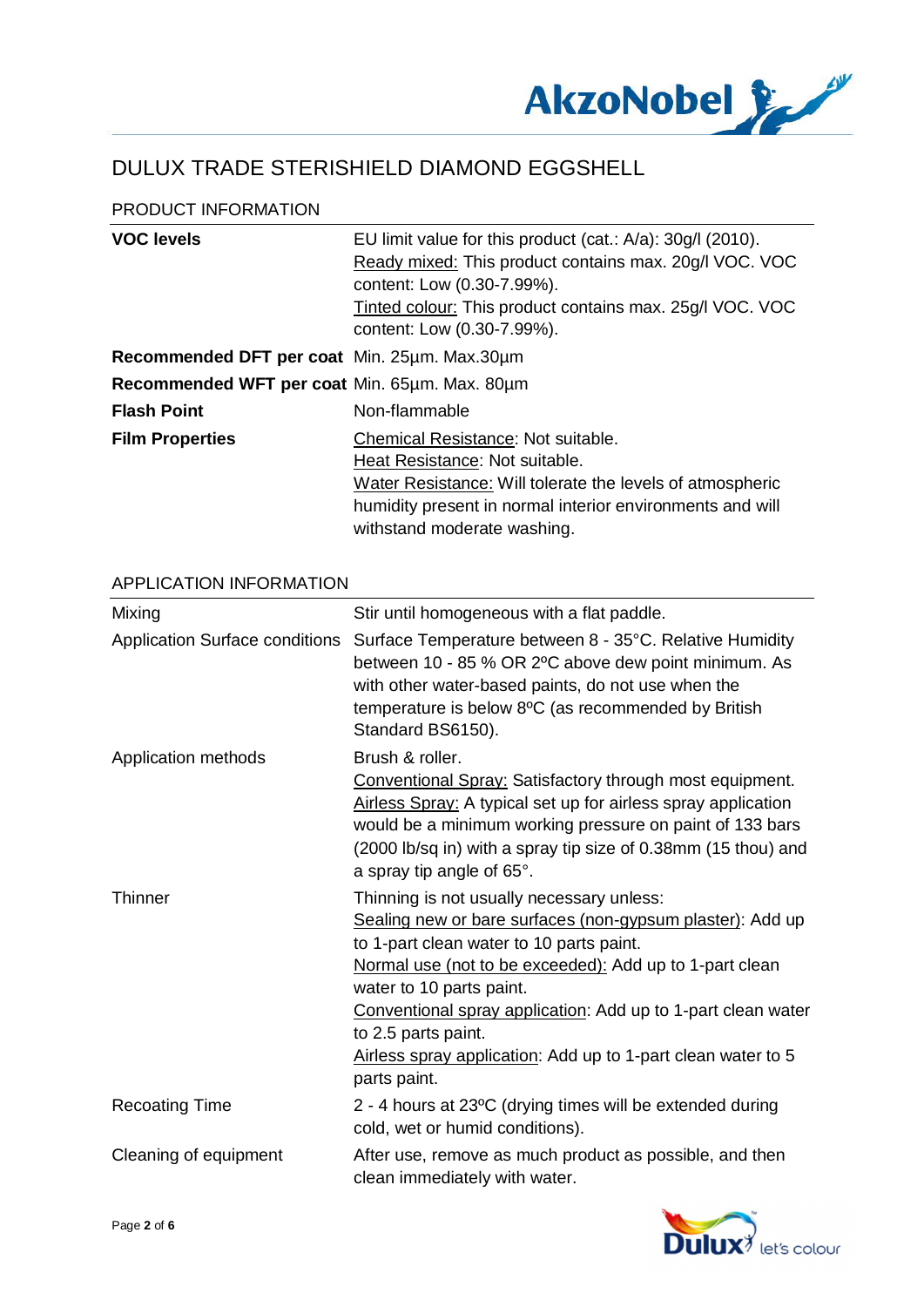

## APPLICATION INFORMATION

| <b>Substrates</b>     | Suitable for normal interior wall and ceiling surfaces: cement<br>plaster, gypsum plaster, concrete, fibre cement, and various<br>types of composite boarding provided appropriate |
|-----------------------|------------------------------------------------------------------------------------------------------------------------------------------------------------------------------------|
|                       | preparation and priming is done.                                                                                                                                                   |
| Precautions:          | Do not apply during cold (below 10°C) or wet weather.                                                                                                                              |
|                       | Do not apply directly to bare metal surfaces.                                                                                                                                      |
|                       | Not suitable for direct application to powdery or friable                                                                                                                          |
|                       | surfaces whether previously painted or not.                                                                                                                                        |
|                       | Not suitable for use on heated surfaces or for chemical                                                                                                                            |
|                       | resistance.                                                                                                                                                                        |
|                       | Dulux Trade Sterishield Diamond Eggshell is not a                                                                                                                                  |
|                       | substitute for good hygiene practice.                                                                                                                                              |
|                       | Essentially a wall coating. Areas subject to continual                                                                                                                             |
|                       | handling/soiling, e.g. cupboards and door frames, use an                                                                                                                           |
|                       | Eggshell Enamel.                                                                                                                                                                   |
|                       | Not suitable for use in kitchen.                                                                                                                                                   |
|                       | Do not clean the surface within 7 days of applying.                                                                                                                                |
| <b>Coats Required</b> | Apply two to three un-thinned finishing coats to surfaces to                                                                                                                       |
|                       | achieve a continuous closed film and solid colour.                                                                                                                                 |

### SURFACE PREPARATION

To get the best results, ensure surfaces to be painted are sound, clean and dry (new surfaces particularly must be thoroughly dry - no more than 12% moisture content) and free from all defective or poorly adhering material such as dirt, grease and wax. Thoroughly rub down previously painted surfaces, using 'wet flatting' methods where possible, and then wipe off with a damp, lint free cloth. Special precautions should be taken during surface preparation of pre-1960s paint surfaces over wood and metal as they may contain harmful lead.

### NEW SURFACES

#### **Cement Plaster (non-friable), Composite Boarding and Fibre Cement**

- · Fresh plaster should be allowed one week drying for every 5mm thickness; and longer in cold or damp weather.
- · Plaster sand to comply with SABS 1090 requirements. Plaster mix must have a minimum thickness of 10mm, free from soft and friable material and comply with SABS 0164-1 for strength (MPA).
- · Spot prime nail heads with **Dulux Trade Corrocote 3 Metal Etch Primer**
- · For very absorbent surfaces more than one coat **Dulux Trade Ecosure Plaster Primer** could be required to achieve correct binding and sealing properties. A 10% diluted coat of **Dulux Trade Sterishield Diamond Eggshell** can be used as a primer coat for nonfriable cement plaster.

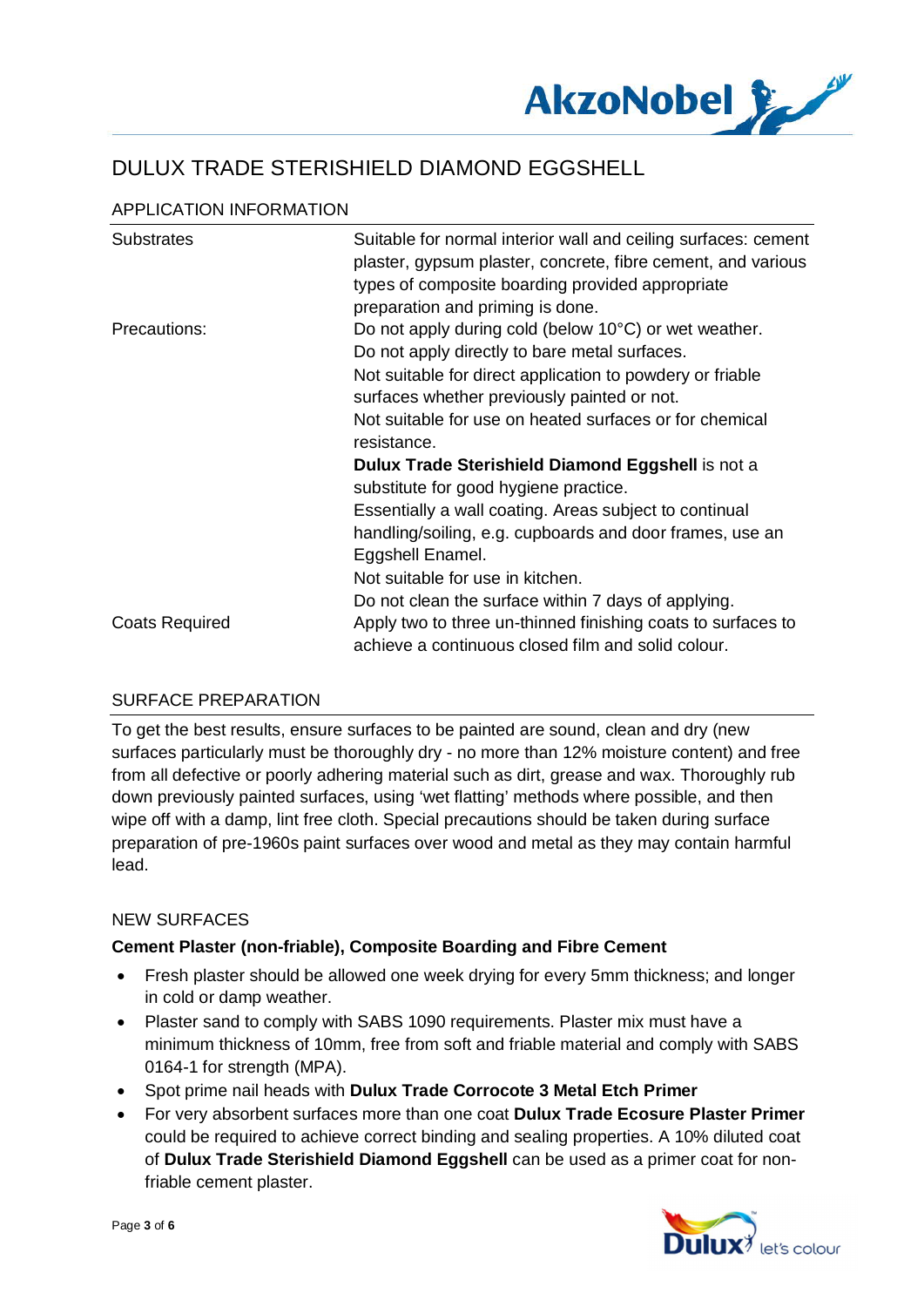

## SURFACE PREPARATION

### NEW SURFACES

### **Gypsum Plaster - Interior**

- Newly applied Gypsum Plaster can present variable surface finishes based on the application method, the quality and type of gypsum plaster used. This can present variability in the finish of the applied gypsum in terms of surface hardness, texture and porosity. This may require added attention during priming.
- · Ensure the gypsum plaster is sound, non-friable, applied and cured as per the manufacturer's specifications.
- After wiping down the gypsum plaster, no chalky powder should remain on the surface.
- · If the gypsum is sound, apply a single coat **Dulux Trade Ecosure Plaster Primer** or **Dulux Trade Alkali Resistant Primer** or **Dulux Trade Bonding Liquid.**
- · As gypsum plaster is a very porous surface, adsorption of the plaster primer or bonding liquid may occur. To test for this, wipe a black cloth over the dried applied **Dulux Trade Ecosure Plaster Primer** or **Dulux Trade Alkali Resistant Primer** or **Dulux Trade Bonding Liquid** to test its integrity. If a white residue is found on the back of the cloth, apply 1 to 2 further coats of the respective **Dulux Trade Ecosure Plaster Primer** or **Dulux Trade Alkali Resistant Primer** or **Dulux Trade Bonding Liquid** applied to achieve the correct binding and sealing properties.

### **Concrete**

- · Remove any uncured cement, grease, and mould- release agents by high-pressure water blast, or wash with a strong solution of **Dulux Pre-Paint Sugar Soap**. Rinse off thoroughly with clean water and allow drying.
- · Prime with one full coat **Dulux Trade Ecosure Plaster Primer.**

### PREVIOUSLY PAINTED SURFACES

### **Good Condition, not powdery**

- · Remove any loose and flaking paint back to a sound substrate and firm edges by scraping and sanding.
- · It is always good painting practice to rub down existing surfaces with fine sandpaper to remove nibs and dirt particles. Rubbing down also provides a smooth surface for painting.
- · Enamel surfaces need to be sanded to a matt finish to aid adhesion, follow with a coat of **Dulux Trade Ecosure Undercoat**
- · Clean surfaces with **Dulux Pre-Paint Sugar Soap** /water solution to remove all surface contaminates and chalky residue, rinse with clean water to remove all traces of the **Dulux Pre-Paint Sugar Soap** treatment and allow drying out.
- Spot prime bare exposed substrates with appropriate primer as per new surfaces
- · Build up spot primed areas with **Dulux Trade Ecosure Undercoat** to the same level as the rest of the paintwork.

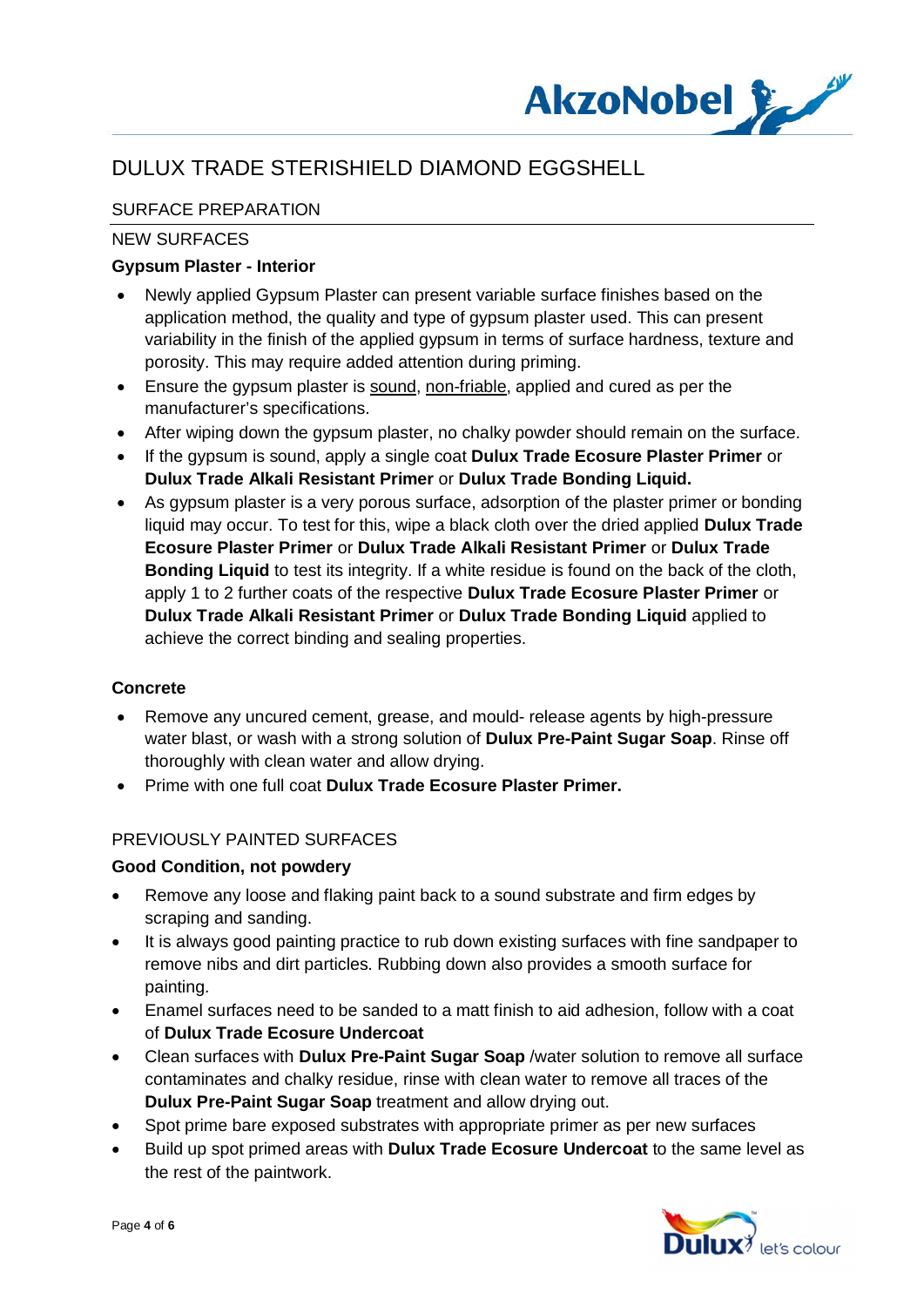

## SURFACE PREPARATION

# PREVIOUSLY PAINTED SURFACES

#### **Old Paint in poor condition**

- · Completely remove all loose and flaking paint.
- · Remove oil, grease dirt or any other contaminants with **Dulux Pre-Paint Sugar Soap**/water solution and allow drying.
- · Friable surfaces must be removed and repaired.
- Chalked surfaces must be thoroughly brushed. NOTE: While this product can be used for sealing chalked or slightly friable surfaces, it will not penetrate thick layers of powdery material. **Dulux Bonding Liquid** or **Dulux Trade Bonding Liquid**, which is un-pigmented, is preferred as alternative to **Dulux Trade Ecosure Plaster Primer** for correctly prepared chalky surfaces (non-friable) as it has the ability to penetrate further into the surface.
- · Mould instructions. To kill lichen and algae growth, scrub with one of the following solutions: either 4:1 water/chlorine, or 4:1 water/sodium hypochlorite. Ensure that the areas are completely saturated and allow the solution to react for a minimum of 4 hours. Rinse the complete wall surface thoroughly with clean water and allow drying.
- · Prime all exposed areas with appropriate primer as for new surfaces

#### FILLING

Fill all imperfections with the appropriate **Dulux Pre-Paint** filler and spot prime filled areas with **Dulux Trade Ecosure Plaster Primer** once the crack filler has dried properly. Failure to do this will result in uneven sheen levels between the repaired and normal areas.

#### HEALTH AND SAFETY INFORMATION

This product contains no added lead. Avoid contact with skin or eyes. Keep out of reach of children. If accidently swallowed, seek medical advice immediately and show this container to the doctor. Dry sanding, flame cutting and/or welding of the dry paint film will give rise to dust and/or hazardous fumes. Wet sanding should be used wherever possible.

If exposure cannot be avoided by the provision of local exhaust ventilation, suitable respiratory protective equipment should be used. Do not empty into drains or watercourses. Ensure good ventilation during application and drying. It is recommended to use suitable protective clothing and equipment. To avoid the risk of spillage, always store and transport containers in a secure upright position. Refer to Material Safety Data Sheet for complete information.